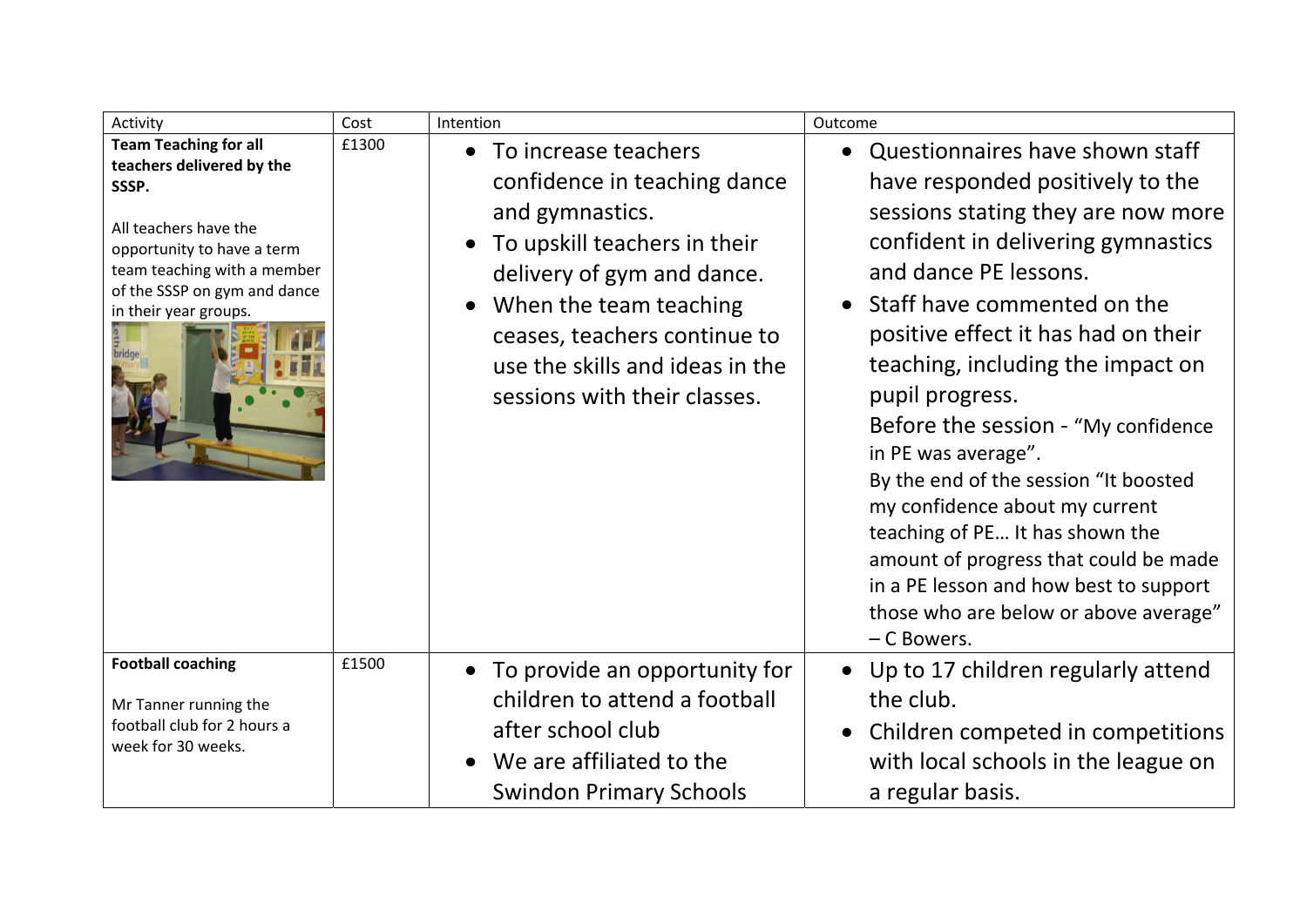|                                                                                                                                                                         |      | <b>Football Association and take</b><br>part in League and Cup<br>football from September to<br>May playing up to 14 games<br>against other schools                                                                        |                                                                                                                                                           |
|-------------------------------------------------------------------------------------------------------------------------------------------------------------------------|------|----------------------------------------------------------------------------------------------------------------------------------------------------------------------------------------------------------------------------|-----------------------------------------------------------------------------------------------------------------------------------------------------------|
| <b>Netball club</b><br>Mrs Smith running netball<br>club after school.<br>Buying netball skirts and<br>equipment to enable Mrs<br>Smith to run the club<br>successfully | £380 | • To create a netball team to<br>enter competitions.<br>• To offer a free after school<br>club for anyone who would<br>like to attend.<br>• To have the appropriate<br>equipment and sport kit to<br>wear to competitions. | • Children regularly attend netball<br>club, boys and girls.<br>We entered into the netball league<br>and competed in competitions<br>with local schools. |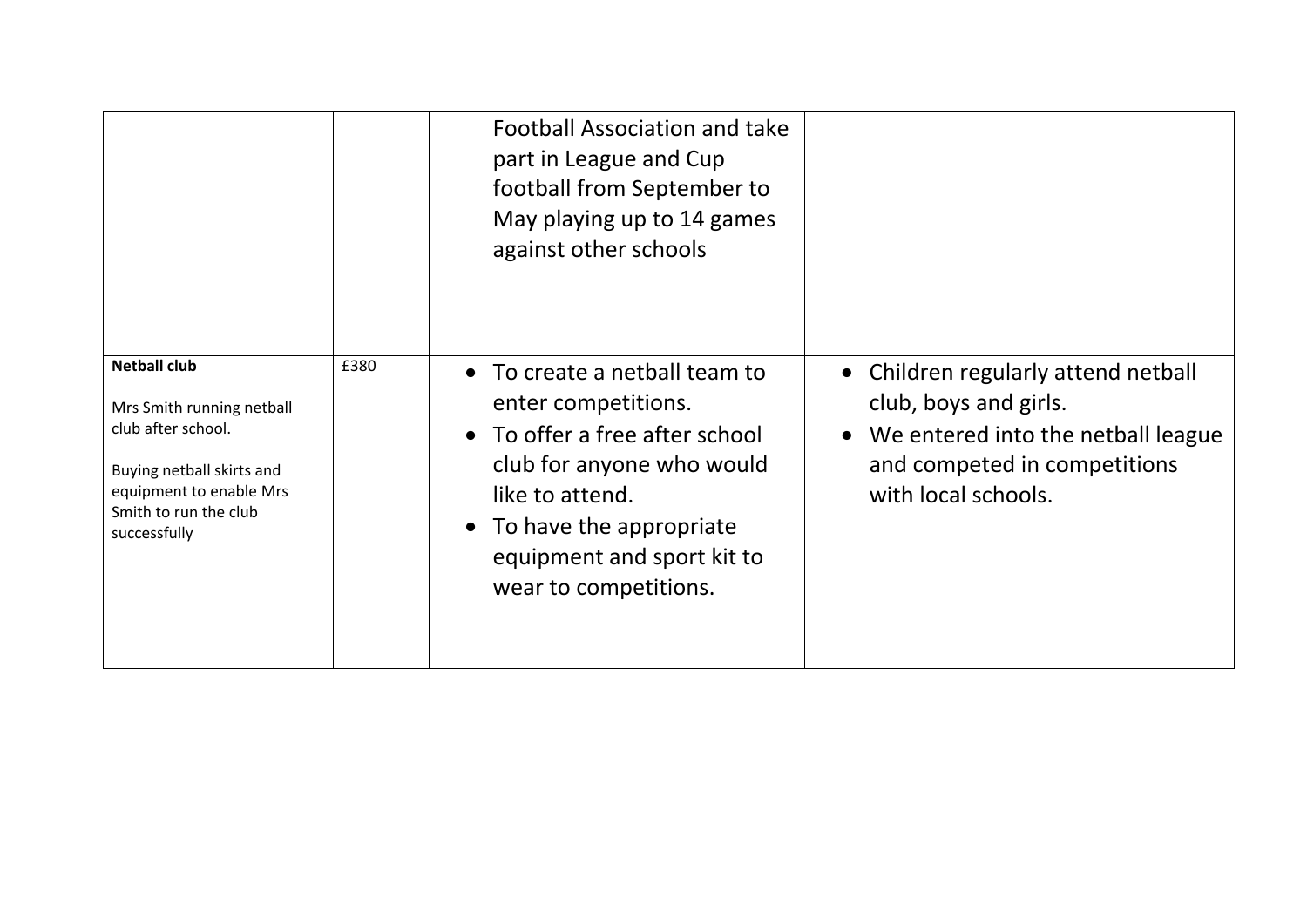| <b>Dance Club</b><br>There were two dance clubs<br>run by students from<br><b>Commonweal Secondary</b><br>School. It was overseen by<br>two TAs who also took them<br>to performances in the local<br>area.                 | £760 | • To foster strong links<br>between the local secondary<br>school by allowing their<br>students to run the sessions.<br>The club was free, allowing<br>$\bullet$<br>children across KS2 with an<br>interest to participate in the<br>sessions. | The sessions were popular with<br>$\bullet$<br>many children attending.<br>The students from the secondary<br>school choreographed the dances<br>and then taught these to the<br>children.<br>• The children were able to perform<br>their dances in local festivals.<br>The children also performed their<br>dances at Commonweal school in<br>front of their parents. |
|-----------------------------------------------------------------------------------------------------------------------------------------------------------------------------------------------------------------------------|------|------------------------------------------------------------------------------------------------------------------------------------------------------------------------------------------------------------------------------------------------|-------------------------------------------------------------------------------------------------------------------------------------------------------------------------------------------------------------------------------------------------------------------------------------------------------------------------------------------------------------------------|
| Year 2 Multi Sports<br>30 of our Year 2 children went<br>to Robert Le Kyng for a fun<br>sports activity afternoon.<br>There were a mixture of local<br>schools at the tournament<br>who all took part in the<br>activities. | £118 | Engage children in a<br>range of different<br>sports.<br>• To encourage children<br>to work well as a team.<br>• Give the children the<br>opportunity to<br>represent their school in<br>a multi-sports afternoon                              | Children took part in a range of<br>$\bullet$<br>different activities involving co-<br>ordination, balance and co-<br>ordination.<br>The children had to work well in<br>$\bullet$<br>teams, co-operating and showing<br>the values of fairness and respect.<br>• The children were able to see<br>children from other schools and                                      |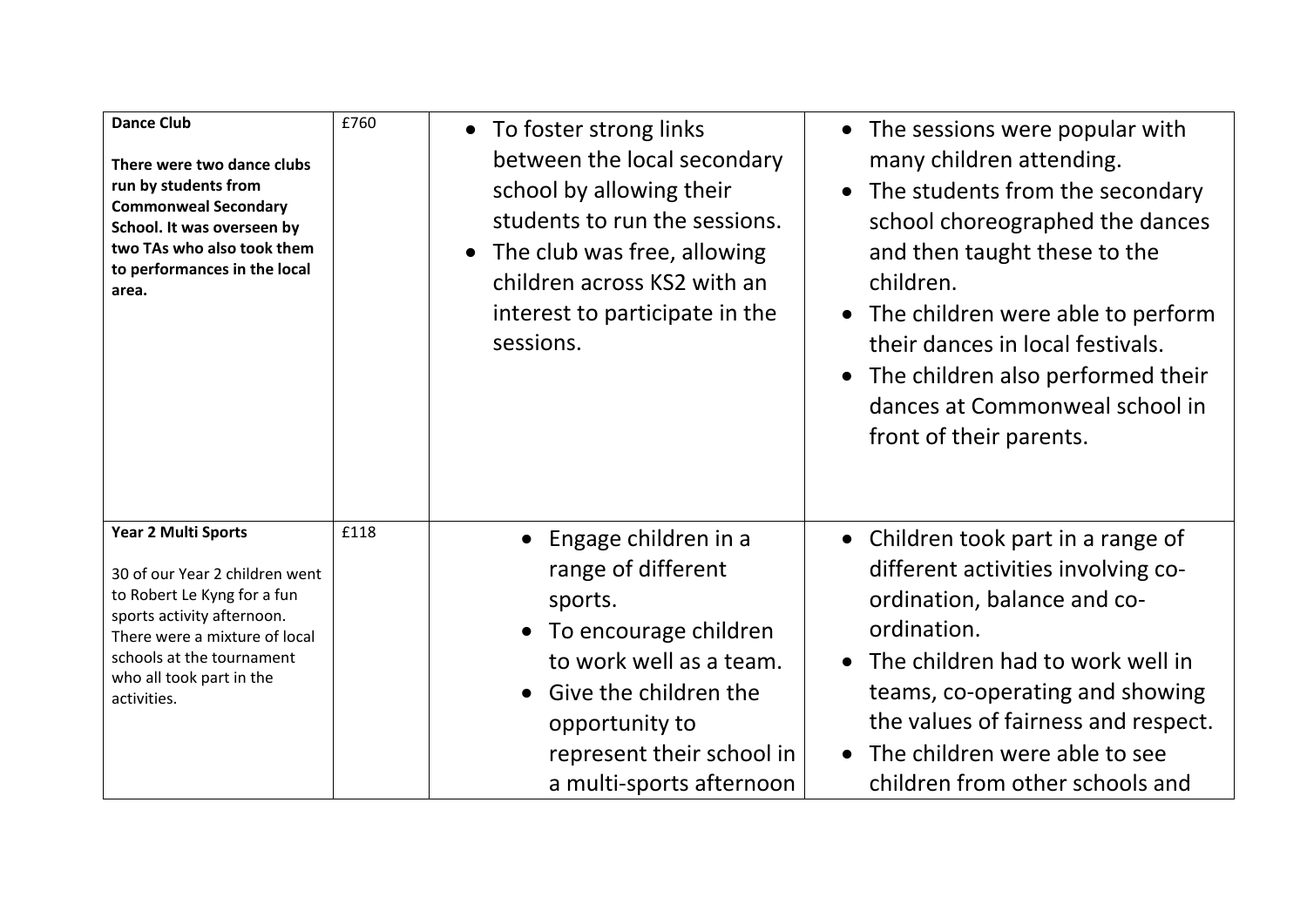|                                                                                                           |      |                                                                                                                                                                                                                                                                                                | work alongside them.<br>The children were proud of their<br>achievements on the day.<br>All children took part, regardless of<br>ability.                                                      |
|-----------------------------------------------------------------------------------------------------------|------|------------------------------------------------------------------------------------------------------------------------------------------------------------------------------------------------------------------------------------------------------------------------------------------------|------------------------------------------------------------------------------------------------------------------------------------------------------------------------------------------------|
| <b>SSSP Bronze package</b>                                                                                | £150 | • To enable us to have support<br>from PE specialists.<br>To enter competitions free of<br>charge e.g. quadkids, boccia<br>and swimming competitions.<br>CPD opportunities for staff at<br>reduced prices to allow<br>teachers to attend courses<br>that would benefit them in<br>teaching PE. | • We have entered the boccia,<br>swimming and quadkids<br>competitions.<br>We received a staff meeting<br>regarding the changes in the<br>national curriculum and the impact<br>of this on PE. |
| <b>Additional swimming for any</b><br>children in years $4 - 6$ who<br>are unable to swim 25m<br>unaided. | £550 | To enable all children to swim<br>$\bullet$<br>25m unaided by the time<br>they leave primary school.                                                                                                                                                                                           | • By the end of term 6, all year 6<br>children were able to swim 25m<br>unaided.<br>Any children from year 3 - 5 who<br>could not swim 25m unaided were                                        |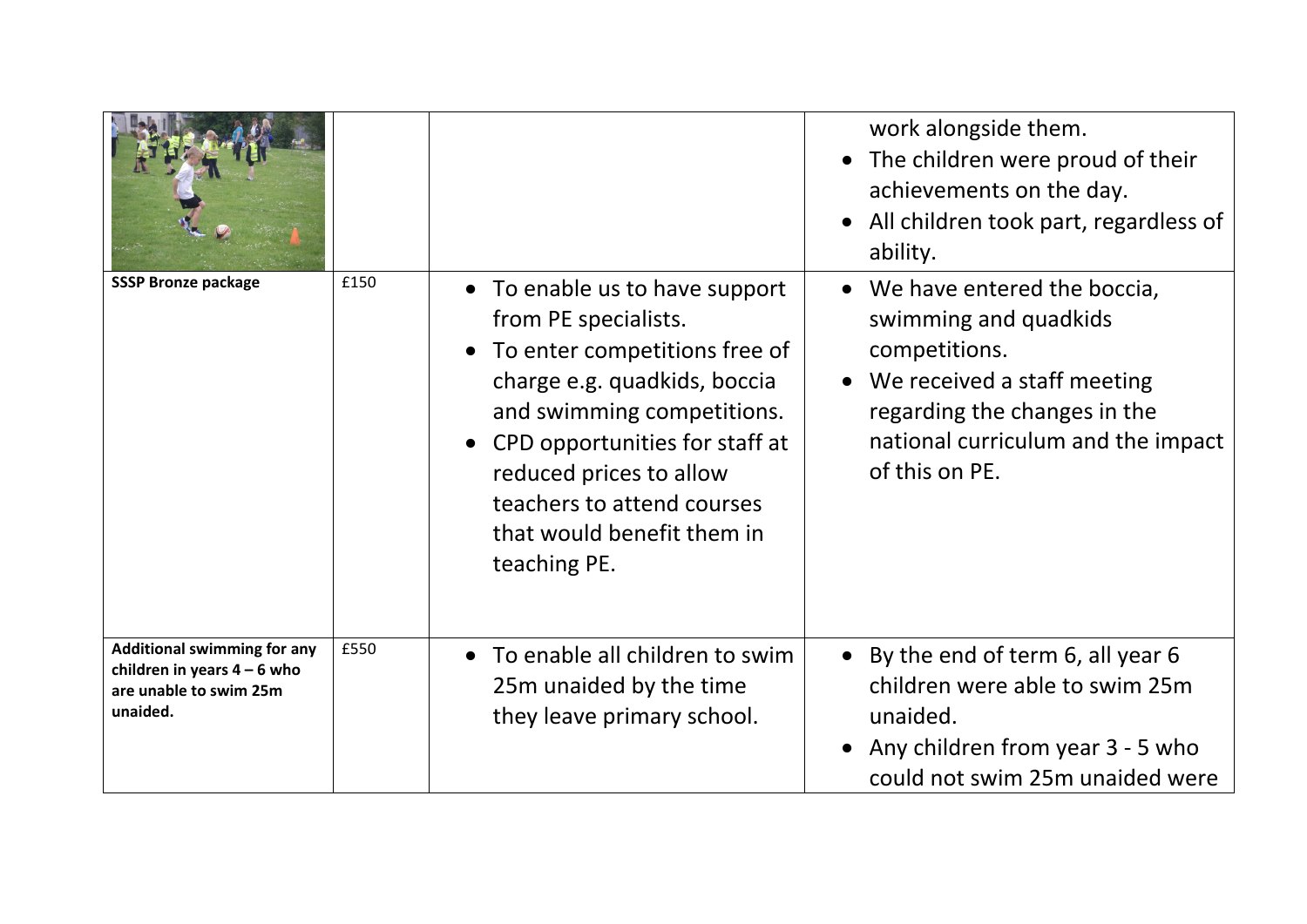|                                                                                                                  |                                                                                                                           |                                                                                                                                                                                                                                    | identified and highlighted as<br>needing to continue this<br>intervention in the new academic<br>year.                                                                                                                                                                      |
|------------------------------------------------------------------------------------------------------------------|---------------------------------------------------------------------------------------------------------------------------|------------------------------------------------------------------------------------------------------------------------------------------------------------------------------------------------------------------------------------|-----------------------------------------------------------------------------------------------------------------------------------------------------------------------------------------------------------------------------------------------------------------------------|
| <b>Replacing and replenishing</b><br>Equipment                                                                   | £600                                                                                                                      | • To ensure that staff had<br>adequate resources to teach<br>the P.E. curriculum<br>To aid the children in<br>$\bullet$<br>developing skills in a safe<br>environment.                                                             | Staff were able to teach a range of<br>sports with the equipment they<br>required such as new rounders<br>kits.<br>The equipment was new and safe<br>for the children to use.<br>Staff had confidence in using the<br>equipment in school.                                  |
| <b>Oroko Sports</b><br>A trained coach came in to<br>teach the children PE once a<br>week for an hour per class. | £10,742<br>(around<br>£4500 of<br>the<br>PE/sport<br>grant has<br>been put<br>towards<br>supporting<br>this<br>initiative | To provide the children with<br>high quality PE lessons.<br>To provide the children with a<br>$\bullet$<br>range of different sports and<br>activities across the year.<br>To provide additional training<br>for teachers and TAs. | • The children enjoy the sessions<br>and are active throughout the hour<br>• The children have had the<br>opportunity to take part in a range<br>of different sports including<br>football, basketball, hockey, cricket<br>and rounders.<br>TAs have been able to watch the |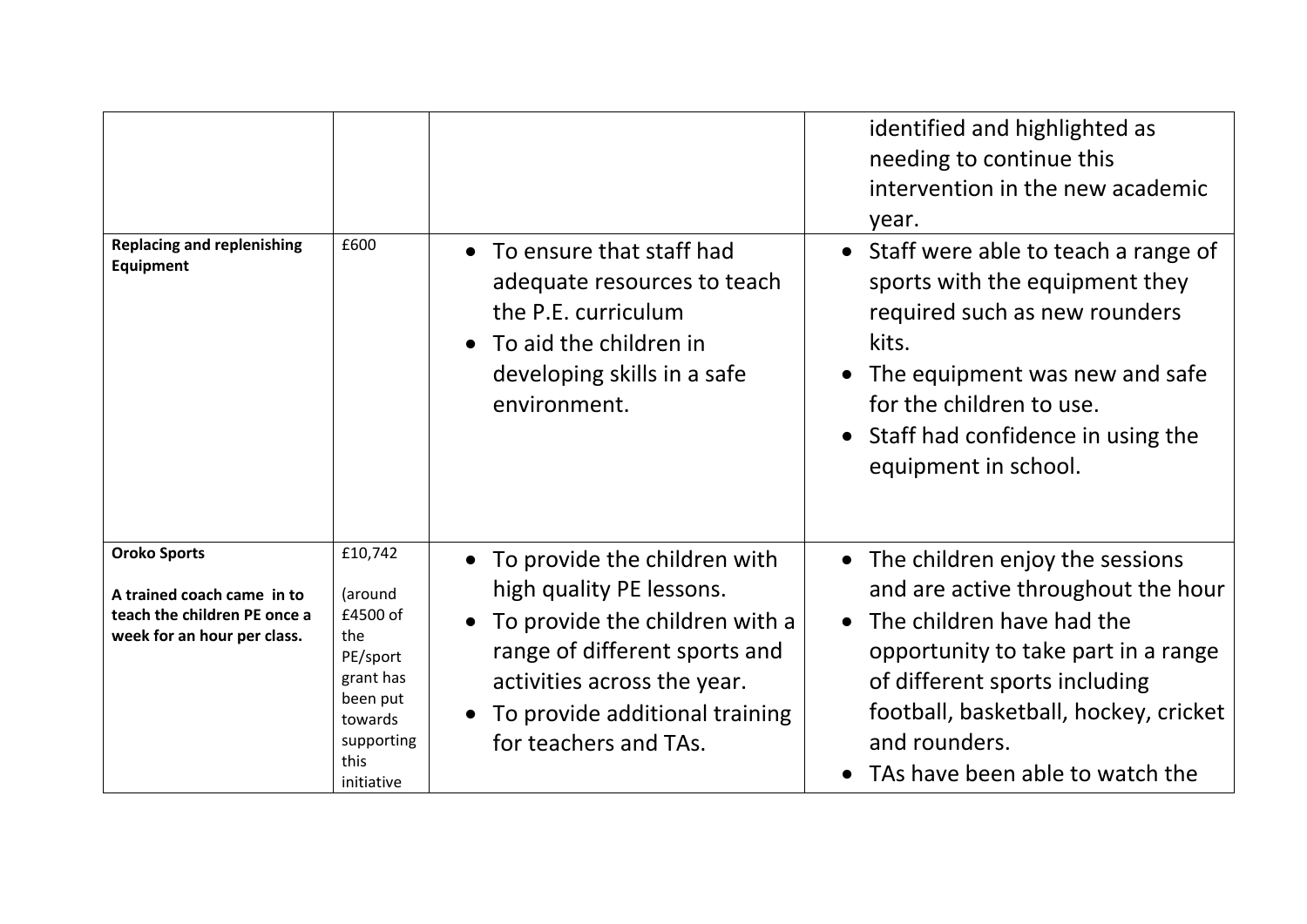| the rest of<br>the cost<br>was been<br>funded<br>from<br>looks like.<br>School<br>Revenue<br>$\bullet$<br>income as<br>it has in<br>part<br>provided<br>us with<br>some PPA<br>cover.<br><b>PE Co-ordinator training</b><br>£72<br>To provide additional training<br>$\bullet$<br>for the PE co-ordinator.<br>This in turn should help with<br>$\bullet$<br>the overall running of PE<br>within the school.<br>OfSTED.<br>staff meeting.<br><b>Lunchtime Sports Club</b><br>£430 |                                                                                                                                                                                                                                                                                                                                                                                                                                                                                                                                                                                                          |
|----------------------------------------------------------------------------------------------------------------------------------------------------------------------------------------------------------------------------------------------------------------------------------------------------------------------------------------------------------------------------------------------------------------------------------------------------------------------------------|----------------------------------------------------------------------------------------------------------------------------------------------------------------------------------------------------------------------------------------------------------------------------------------------------------------------------------------------------------------------------------------------------------------------------------------------------------------------------------------------------------------------------------------------------------------------------------------------------------|
|                                                                                                                                                                                                                                                                                                                                                                                                                                                                                  | sessions and assist where needed<br>in order to help them understand<br>what a high quality PE session<br>Teachers have had regular<br>assessments of the children which<br>has aided in their understanding of<br>those identified as G&T and those<br>who may need more support. They<br>have also been able to observe the<br>high quality sessions.<br>Updated information was passed<br>onto the PE co-ordinator including<br>the role of a PE co-ordinator, how<br>to manage the sport premium<br>budget and PE in relation to<br>Relevant information was then<br>passed onto class teachers in a |
| To give the children an<br>$\bullet$                                                                                                                                                                                                                                                                                                                                                                                                                                             | The sessions were popular                                                                                                                                                                                                                                                                                                                                                                                                                                                                                                                                                                                |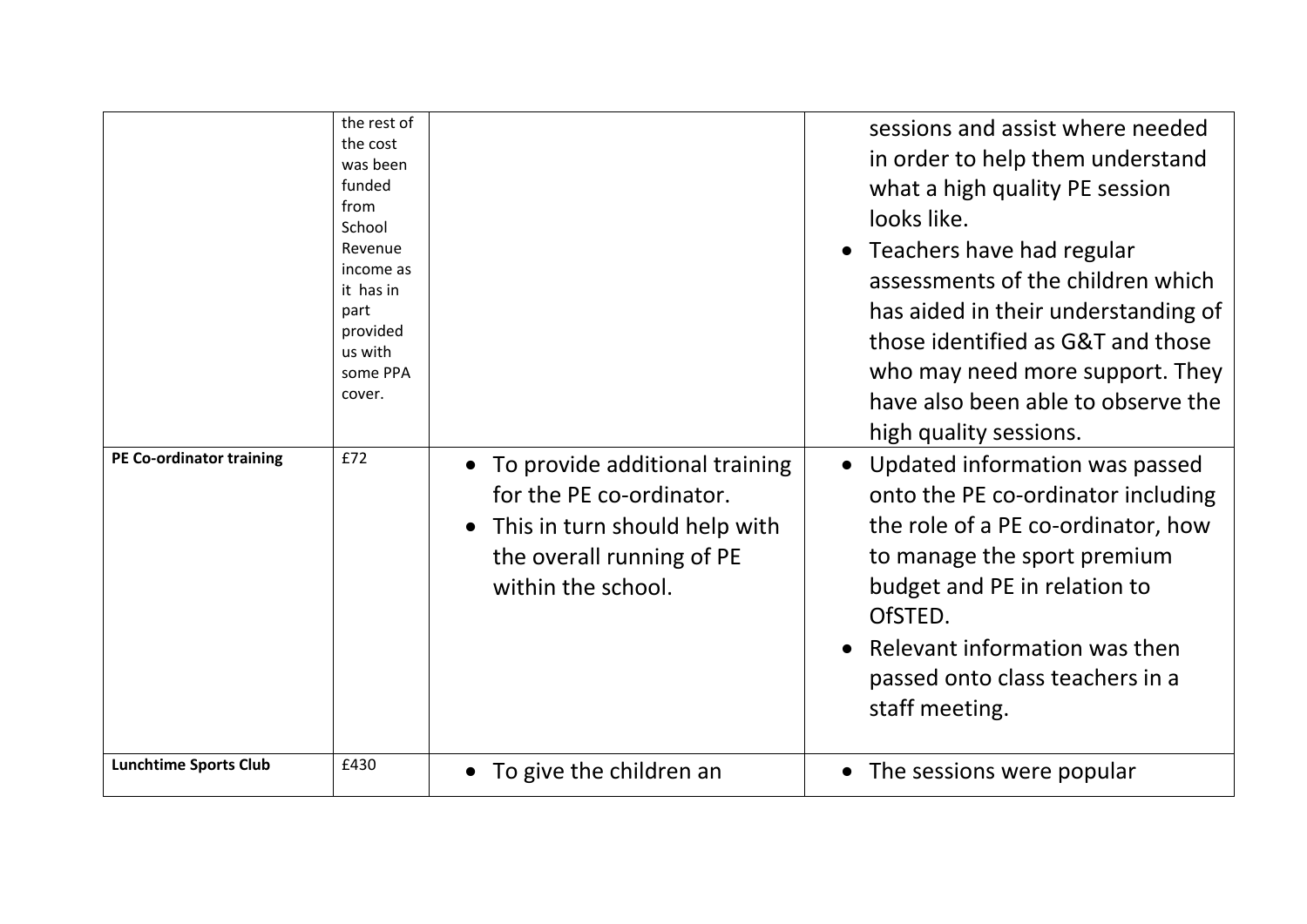|                            |     | opportunity to take part in<br>sports activities in their lunch<br>time.<br>To increase the amount of<br>physical activity the children<br>take part in during the day. | amongst KS2 children, particularly<br>year 6.<br>A mixture of games and activities<br>were planned to ensure that<br>children had the opportunity to<br>take part in different sports. One<br>such example was tennis, a sport<br>which was not focussed on in PE<br>lessons. This meant the club<br>broadened the children's sporting<br>skills.<br>• The sessions encouraged both girls<br>and boys to take part in sport in<br>their own time.<br>• The sessions taught the children<br>about the importance of sport in<br>order to lead a healthy lifestyle. |
|----------------------------|-----|-------------------------------------------------------------------------------------------------------------------------------------------------------------------------|-------------------------------------------------------------------------------------------------------------------------------------------------------------------------------------------------------------------------------------------------------------------------------------------------------------------------------------------------------------------------------------------------------------------------------------------------------------------------------------------------------------------------------------------------------------------|
| <b>Boys Dance Workshop</b> | £35 | • A dance session run by<br>Swindon Dance focussed on<br>boys dancing.<br>To engage more boys in<br>dance.                                                              | We had 13 boys sign up for the<br>$\bullet$<br>session which was held after<br>school.<br>The boys were engaged fully<br>throughout and there was positive                                                                                                                                                                                                                                                                                                                                                                                                        |